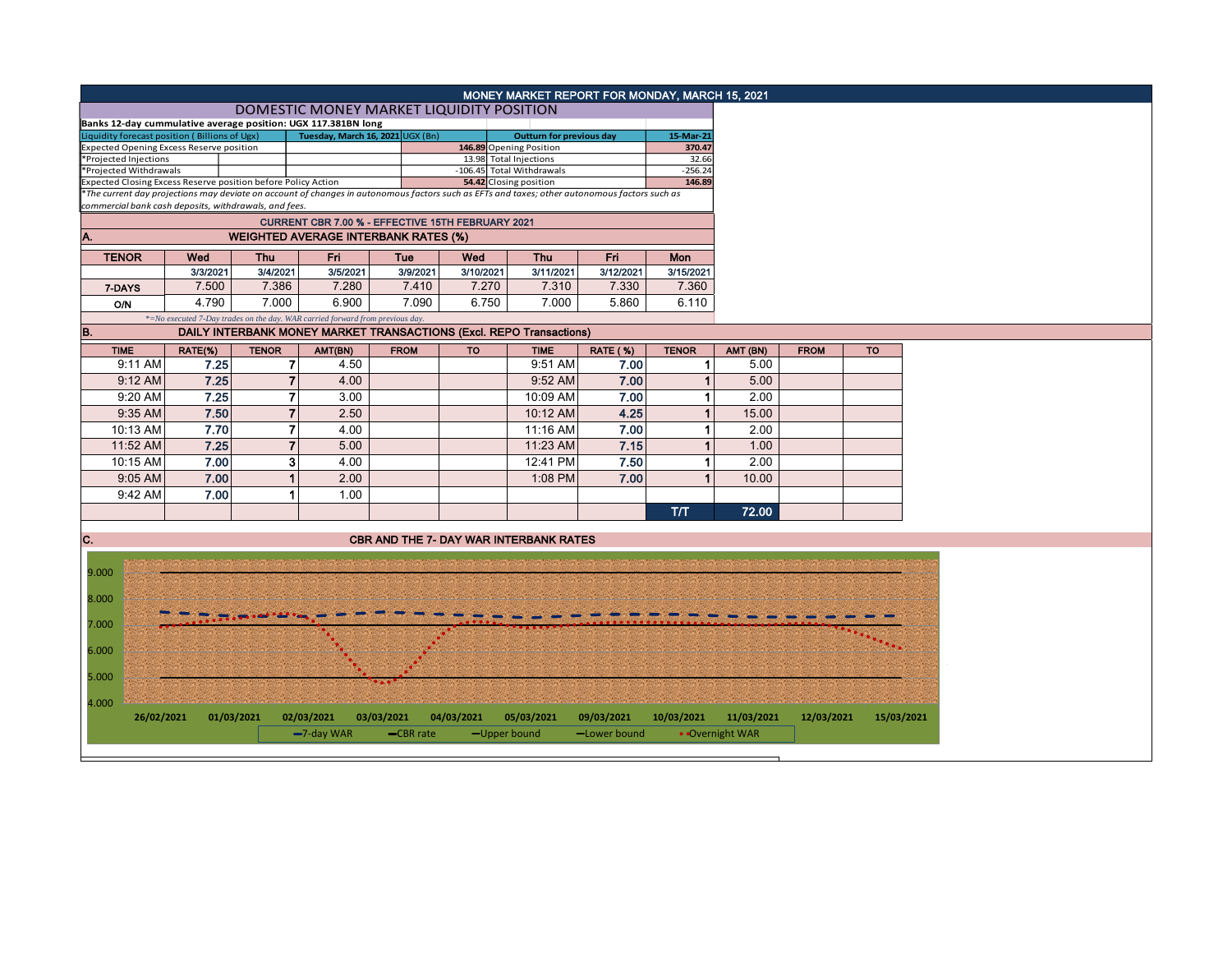| D.                                                                                    |                            |                                            | MONETARY POLICY OPERATIONS MATURITIES PROFILE: (11 MAR 2021 - 22 APR 2021) |                |                                                |                                          |               |            |              |                |  |  |  |  |
|---------------------------------------------------------------------------------------|----------------------------|--------------------------------------------|----------------------------------------------------------------------------|----------------|------------------------------------------------|------------------------------------------|---------------|------------|--------------|----------------|--|--|--|--|
| <b>DATE</b>                                                                           | <b>THUR</b><br><b>THUR</b> |                                            | <b>THUR</b>                                                                | <b>THUR</b>    | <b>THUR</b>                                    | <b>TOTAL</b>                             |               |            |              |                |  |  |  |  |
|                                                                                       | 18-Mar-21                  | 25-Mar-21                                  | 1-Apr-21                                                                   | 15-Apr-21      | 22-Apr-21                                      |                                          |               |            |              |                |  |  |  |  |
| <b>REPO</b>                                                                           | 1,089.81                   |                                            |                                                                            |                |                                                | 1,089.81                                 |               |            |              |                |  |  |  |  |
| <b>REV REPO</b><br>$\overline{\phantom{m}}$                                           |                            | $\overline{\phantom{a}}$                   | $\overline{\phantom{a}}$                                                   |                |                                                |                                          |               |            |              |                |  |  |  |  |
| <b>DEPO AUCT</b>                                                                      | 137.25                     | 114.40                                     | 32.22                                                                      | 62.10          | 109.60                                         | 455.57                                   |               |            |              |                |  |  |  |  |
| <b>TOTALS</b>                                                                         | 1,227.06                   | 114.40                                     | 32.22                                                                      | 62.10          | 109.60                                         | 1,545.38                                 |               |            |              |                |  |  |  |  |
| Total O/S Deposit Auction balances held by BOU up to 29 APRIL 2021: UGX 515 BN        |                            |                                            |                                                                            |                |                                                |                                          |               |            |              |                |  |  |  |  |
| Total O/S Repo, Reverse Repo & Deposit Auction balances held by BOU: UGX 1,603 BN     |                            |                                            |                                                                            |                |                                                |                                          |               |            |              |                |  |  |  |  |
| (Ei) STOCK OF TREASURY SECURITIES                                                     |                            |                                            |                                                                            |                | Eii)                                           | <b>MONETARY POLICY MARKET OPERATIONS</b> |               |            |              |                |  |  |  |  |
|                                                                                       |                            | <b>LAST TBIILS ISSUE DATE: 11-MAR-2021</b> |                                                                            |                | (VERTICAL REPOS, REV-REPOS & DEPOSIT AUCTIONS) |                                          |               |            |              |                |  |  |  |  |
| On-the-run O/S T-BILL STOCKs (Bns-UGX)                                                |                            |                                            | 6,010.41                                                                   | 3/16/2021      | OMO                                            | <b>ISSUE DATE</b>                        | <b>AMOUNT</b> | <b>WAR</b> | <b>RANGE</b> | <b>TENOR</b>   |  |  |  |  |
| On-the-run O/S T-BONDSTOCKs(Bns-UGX)                                                  |                            |                                            | 18,153.34                                                                  | 3/16/2021 REPO |                                                | $1-Feb$ -                                | 389.00        | 7.000      |              | 3              |  |  |  |  |
| <b>TOTAL TBILL &amp; TBOND STOCK- UGX</b>                                             |                            |                                            | 24, 163. 75                                                                |                | <b>REPO</b>                                    | $3-Feb$ -                                | 208.00        | 7.000      |              |                |  |  |  |  |
| O/S=Outstanding                                                                       |                            |                                            |                                                                            |                | <b>REPO</b>                                    | $4-Feb$ -                                | 763.00        | 7.000      |              | $\overline{7}$ |  |  |  |  |
| <b>MATURITY</b>                                                                       | <b>TOTAL STOCK YTM (%)</b> |                                            | <b>CHANGE IN</b>                                                           |                | <b>DAUT</b>                                    | 4-Feb <sup>-</sup>                       | 8.95          | 7.325      |              | 28             |  |  |  |  |
|                                                                                       | (BN UGX)                   | <b>AT CUT OFF*</b>                         | YTM (+/-)                                                                  |                | <b>REPO</b>                                    | $11$ -Feb $\vert$ -                      | 679.50        | 7.000      |              | $\overline{7}$ |  |  |  |  |
| 91                                                                                    | 83.26                      | 6.990                                      | $-0.358$                                                                   |                | <b>REPO</b>                                    | 17-Feb -                                 | 313.50        | 7.000      |              | $\mathbf 1$    |  |  |  |  |
| 182                                                                                   | 436.02                     | 10.300                                     | $-0.200$                                                                   |                | <b>REPO</b>                                    | $18$ -Feb $\vert$ -                      | 601.00        | 7.000      |              | $\overline{7}$ |  |  |  |  |
| 364                                                                                   | 5,491.14                   | 11.847                                     | $-0.293$                                                                   |                | <b>DAUT</b>                                    | 18-Feb-                                  | 34.95         | 7.324      |              | 28             |  |  |  |  |
| 2YR                                                                                   |                            | 13.550                                     | $-1.700$                                                                   |                | <b>DAUT</b>                                    | $18$ -Feb $\vert$ -                      | 61.39         | 7.589      |              | 56             |  |  |  |  |
| 3YR                                                                                   |                            | 15.750                                     | 0.250                                                                      |                | <b>REPO</b>                                    | 23-Feb -                                 | 136.50        | 7.000      |              | $\overline{2}$ |  |  |  |  |
| 5YR                                                                                   | 1,871.05                   | 16.500                                     | 1.600                                                                      |                | <b>REPO</b>                                    | $25$ -Feb $\vert$ -                      | 354.50        | 7.000      |              | $\overline{7}$ |  |  |  |  |
| <b>10YR</b>                                                                           | 8,332.54                   | 16.000                                     | $-0.150$                                                                   |                | <b>DAUT</b>                                    | 25-Feb-                                  | 58.97         | 7.303      |              | 28             |  |  |  |  |
| 15YR                                                                                  | 6,932.04                   | 16.100                                     | $-0.400$                                                                   |                | <b>DAUT</b>                                    | $25$ -Feb $\vert$ -                      | 108.34        | 7.576      |              | 56             |  |  |  |  |
| <b>20YR</b>                                                                           | 1,017.70                   | 16.990                                     | $-0.510$                                                                   |                | <b>REPO</b>                                    | 26-Feb-                                  | 316.00        | 7.000      |              | 6              |  |  |  |  |
| Cut OFF is the lowest price/ highest yield that satisfies the auction awarded amount. |                            |                                            |                                                                            |                | <b>REPO</b>                                    | 2-Mar                                    | 252.00        | 7.000      |              | $\overline{2}$ |  |  |  |  |
|                                                                                       |                            |                                            |                                                                            |                | <b>DAUT</b>                                    | 4-Mar                                    | 32.04         | 7.305      |              | 28             |  |  |  |  |
|                                                                                       |                            |                                            |                                                                            |                | <b>DAUT</b>                                    | 4-Mar                                    | 58.42         | 7.585      |              | 56             |  |  |  |  |
|                                                                                       |                            |                                            |                                                                            |                | <b>REPO</b>                                    | 4-Mar                                    | 1,012.00      | 7.000      |              | $\overline{7}$ |  |  |  |  |
|                                                                                       |                            |                                            |                                                                            |                | <b>REPO</b>                                    | 5-Mar                                    | 128.00        | 7.000      |              | 6              |  |  |  |  |
|                                                                                       |                            |                                            |                                                                            |                | <b>REPO</b>                                    | 11-Mar                                   | 885.00        | 7.000      |              | $\overline{7}$ |  |  |  |  |
|                                                                                       |                            |                                            |                                                                            |                | <b>REPO</b>                                    | 15-Mar<br>WAR-Weighted Average Rate      | 203.50        | 7.000      |              | 3              |  |  |  |  |
|                                                                                       |                            |                                            |                                                                            |                |                                                |                                          |               |            |              |                |  |  |  |  |